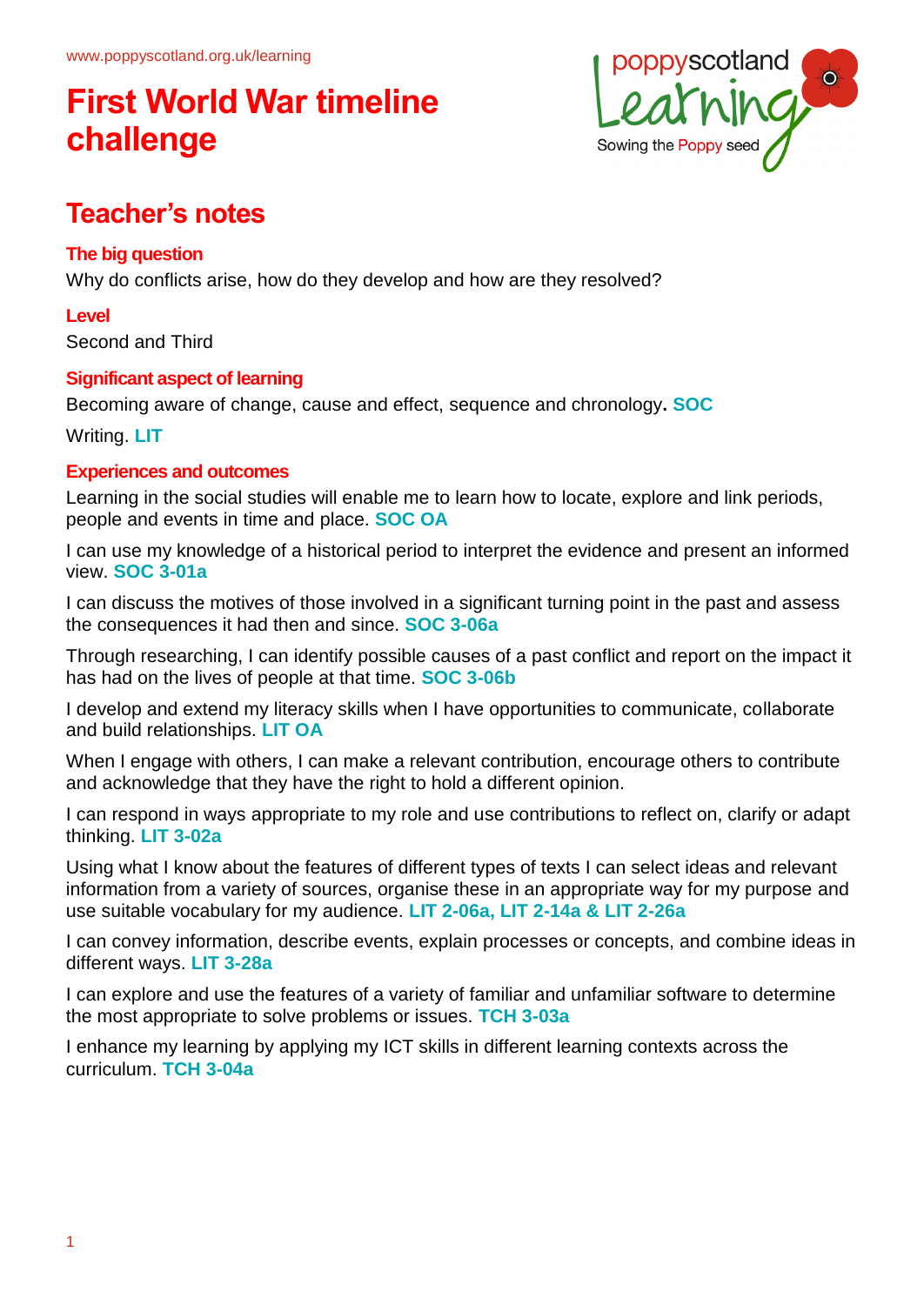

# **Introduction**

There are a number of activities that can be attempted using the suggested support materials for either the First World War or the First Gulf War. The sheets are best copied onto card where they can then be used by students in various exercises before either writing them out or sticking them into jotters.

## **Simple chronological exercises**

- Decision making exercise, e.g. what three events were the most important in the lead up to the war.
- Rank all the events in order of importance.
- Include thematic approach cards (main for the First World War) in any decision making exercise, either on its own or alongside the chronology cards.
- Think about main themes that caused the First Gulf War and make up cards for this.

## **Presentation of larger timeline**

- IT skills could be used as it could be put onto a Microsoft PowerPoint.
- Use IT skills to source appropriate pictures or other information.
- English department could be used to think about writing appropriate information sheets to go with each event.
- Produce a 'newspaper timeline' with a newspaper front page for each of the events show.
- Produce a documentary or newsreel for the lead up to war.

## **Additional resources**

Poppyscotland's documentary films and archive footage are available from the Poppyscotland Learning website<http://learning.poppyscotland.org.uk/resources-category/films/> or by ordering the from 'Sowing the Poppy' seed DVD via this link <http://learning.poppyscotland.org.uk/resources/order-education-pack/>

# **Useful links**

[www.bbcmotiongallery.com](http://www.bbcmotiongallery.com/)

<http://www.iwm.org.uk/>

<http://www.iwm.org.uk/history/learning-resources>

<http://www.rememberingscotlandatwar.org.uk/>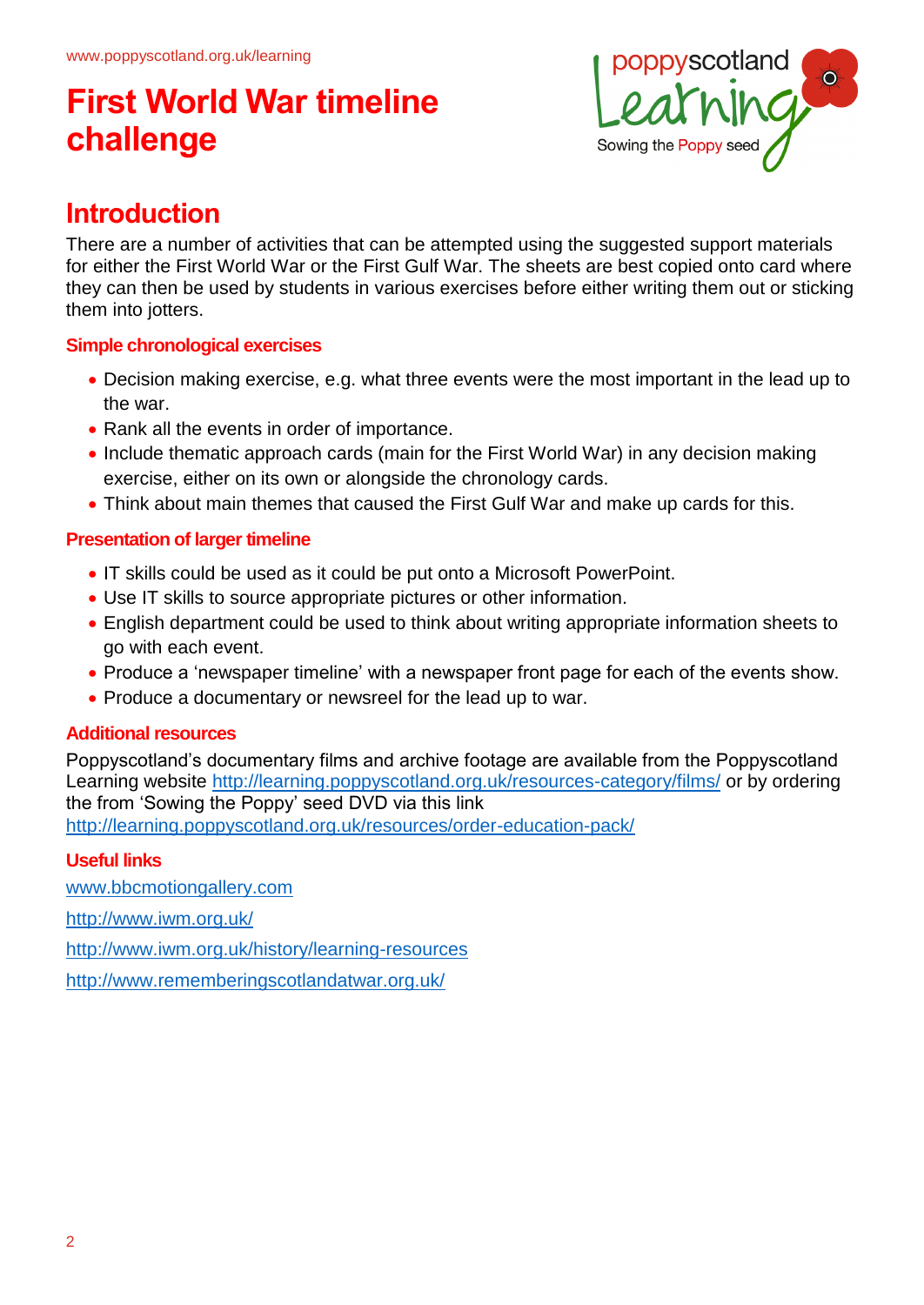

# **Causes of the First World War – dates**

### **Task 1**

Cut out the dates sheet and then arrange the dates into chronological order. Write these dates out, in order, in your jotter or on a separate piece of paper.

## **Task 2**

In groups of three or four, use the dates to make a timeline showing what caused the First World War. Your timeline should include pictures, graphics and key information. You can present your timeline in any size, shape or form.

#### **Task 3**

In your timeline underline or highlight what you think were the three most important causes of this conflict. Look at the boxes below to help you.

### **Task 4**

Using the writing frame to help you, write an essay about the causes of the First World War.

#### **Militarism**

Before the First World War started all the major countries in Europe had been building up their military (army and navy, remember there was no air force at this time). Germany and Britain had been involved in a major race to build the biggest navy. With all these weapons available what were countries going to do with them? War was inevitable.

#### **Alliances**

The main countries in Europe had joined together in gangs. The Triple Entente gang included Britain, France and Russia. On the other side was the Triple Alliance gang with Germany, Austria-Hungary and Italy joined together. These gangs made it hard for each side to talk to, or respect, each other. It also meant that any country that fell out with another country had more people to back them up in a fight. So, any small fight immediately became a larger fight. This made it a bigger war.

#### **Imperialism**

At this time the major countries in Europe were all building up their empires – this is called imperialism. Each country was jealous of each other's empire and wanted more. This increased competition between countries and made them suspicious of each other. This built up tensions between countries.

#### **Nationalism**

This word really means a love for your country. In the lead up to the First World War, a Serb Nationalist called Gavrilo Princip, shot the next in line to the Austrian throne (Archduke Franz Ferdinand). He did this because he felt Austria was building up a large empire and taking over other countries. Once the war started many other young men had a similar feeling of nationalism and so joined the war without any hesitation. This made war spread very quickly.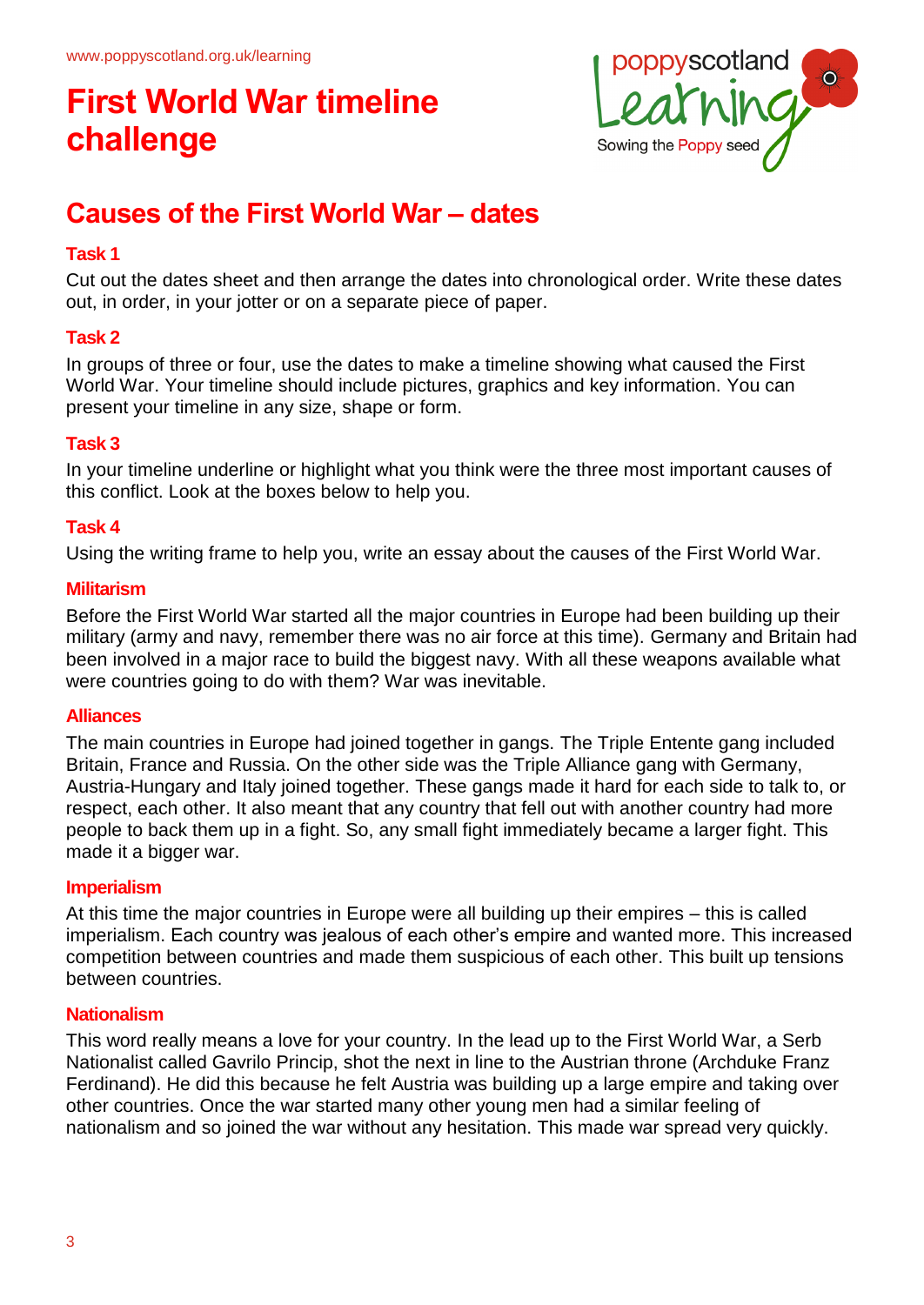

### **Task 1: These dates are mixed up. Cut them out & arrange them into chronological order:**

1st August 1914 – The leader of Germany, the Kaiser, orders his army to mobilise and declares war on Russia.

30th July 1914 – To defend their allies Serbia, Russia mobilises soldiers.

28th June 1914 – Archduke Franz Ferdinand (heir to the Austro-Hungarian throne) and his wife, Sophie, are assassinated by Serb nationalist Gavrilo Princip in the town of Sarajevo.

28th July 1914 – Austria declares war on Serbia because they do not agree to everything in the ultimatum.

6th August 1914 – Austria-Hungary declares war on Russia.

4th August 1914 – Great Britain declares war on Germany. Britain says this is because Germany has invaded Belgium and Britain must defend Belgium.

July 5th 1914 – The German leader, the Kaiser, promises to support Austria in any war with Serbia.

3rd August 1914 – Germany declares war on France. Germany then invades Belgium in order to attack France and try to attack Paris from the side and back.

23rd July 1914 – Austria-Hungary sends an ultimatum (list of demands) to Serbia and says they must reply in 48 hours.

## **Task 2: Supporting material for your timeline:**





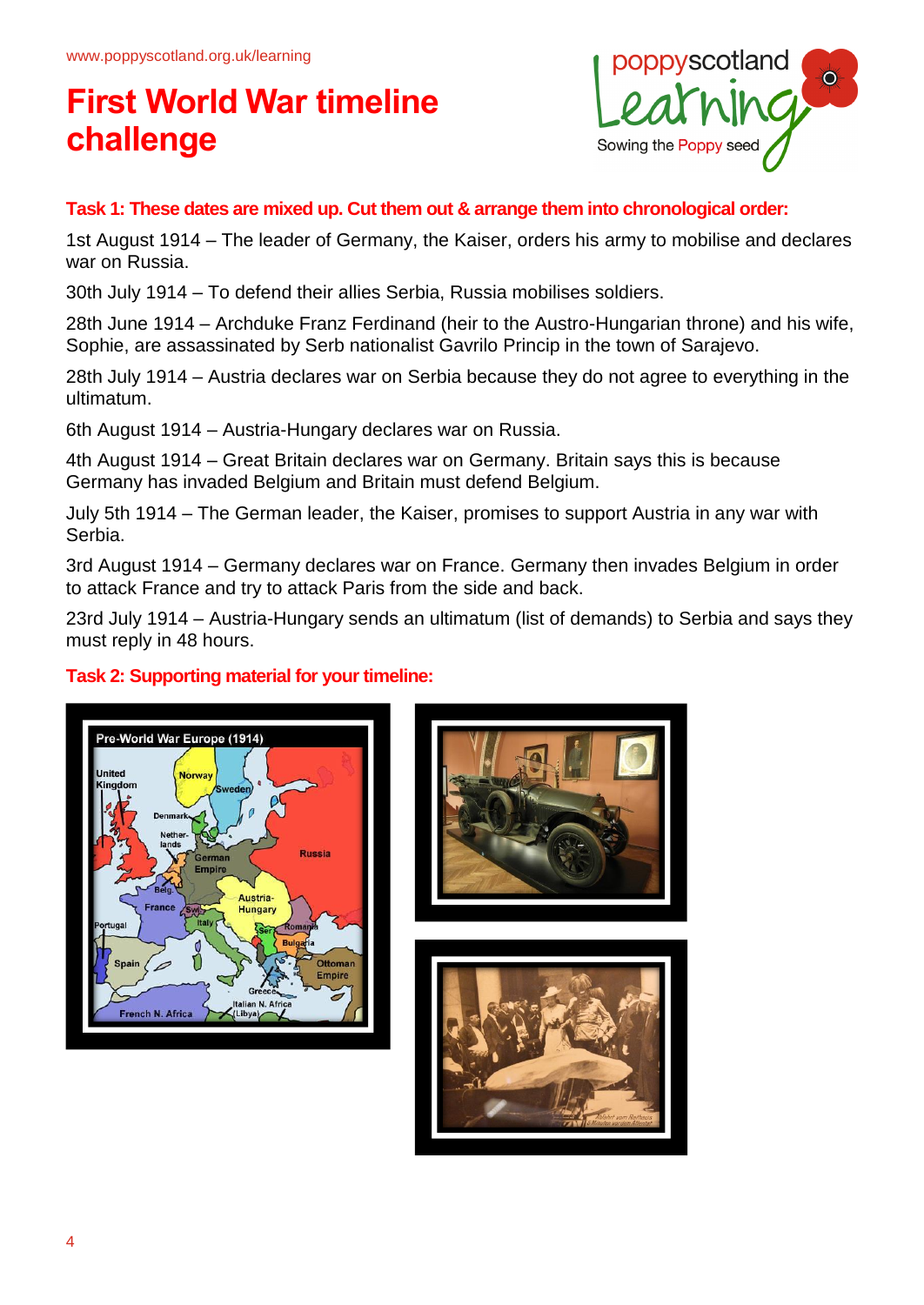



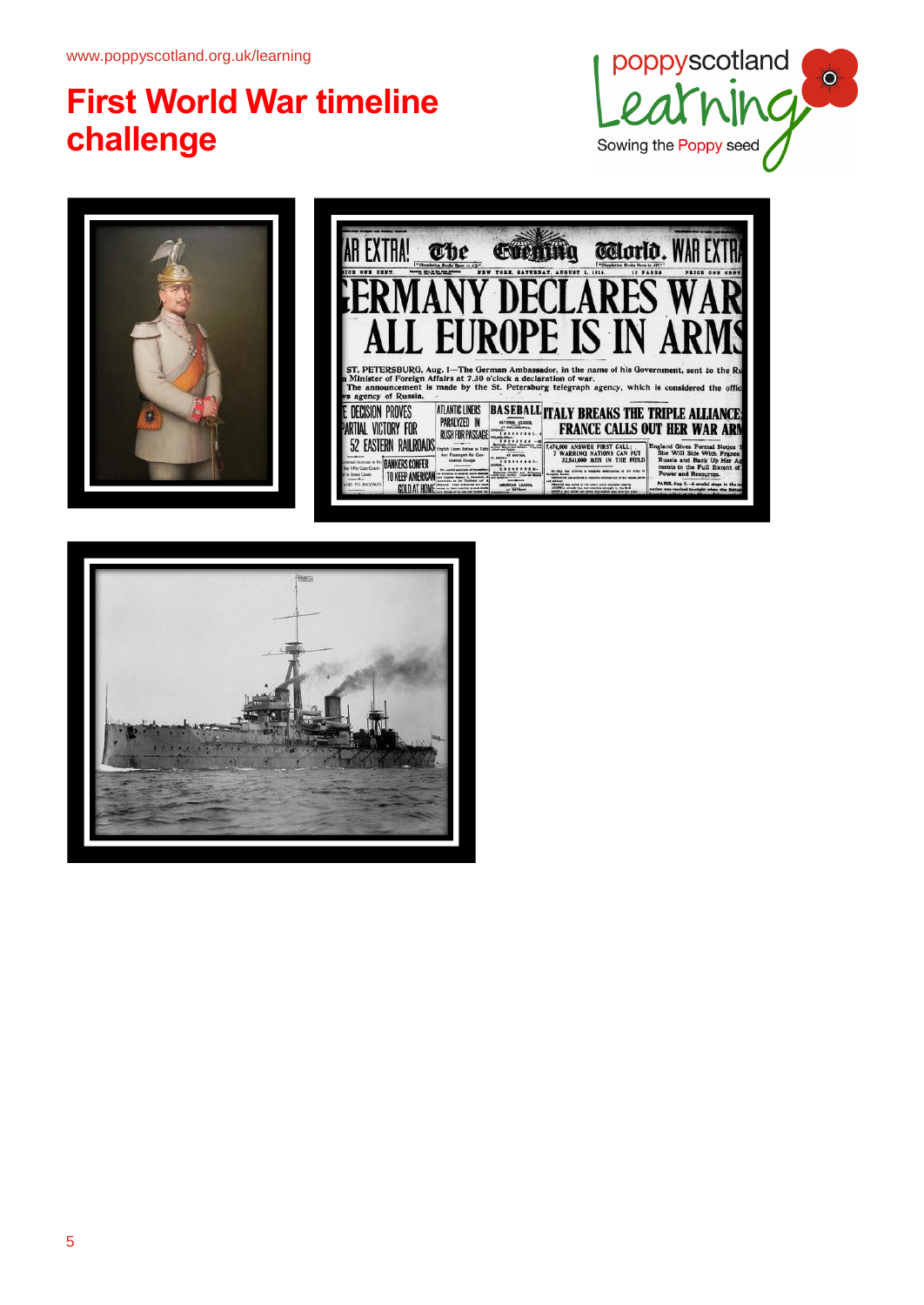

# **First World War writing frame**

### **What was the most significant factor that led to the outbreak of the First World War?**

#### **Intro**

Give some background information about the outbreak of war i.e. what countries and when…

#### **Main point 1**

Some would say that militarism is the main reason for the outbreak of the First World War because...

#### **Main point 2**

However, some would argue that the alliance system was the main reason for going to war because…

#### **Main point 3**

It could also be argued that imperialism was a significant factor ….

#### **Main point 4**

While others would argue nationalism was the most important factor because…

#### **Conclusion**

Overall, I believe that was the most important factor because....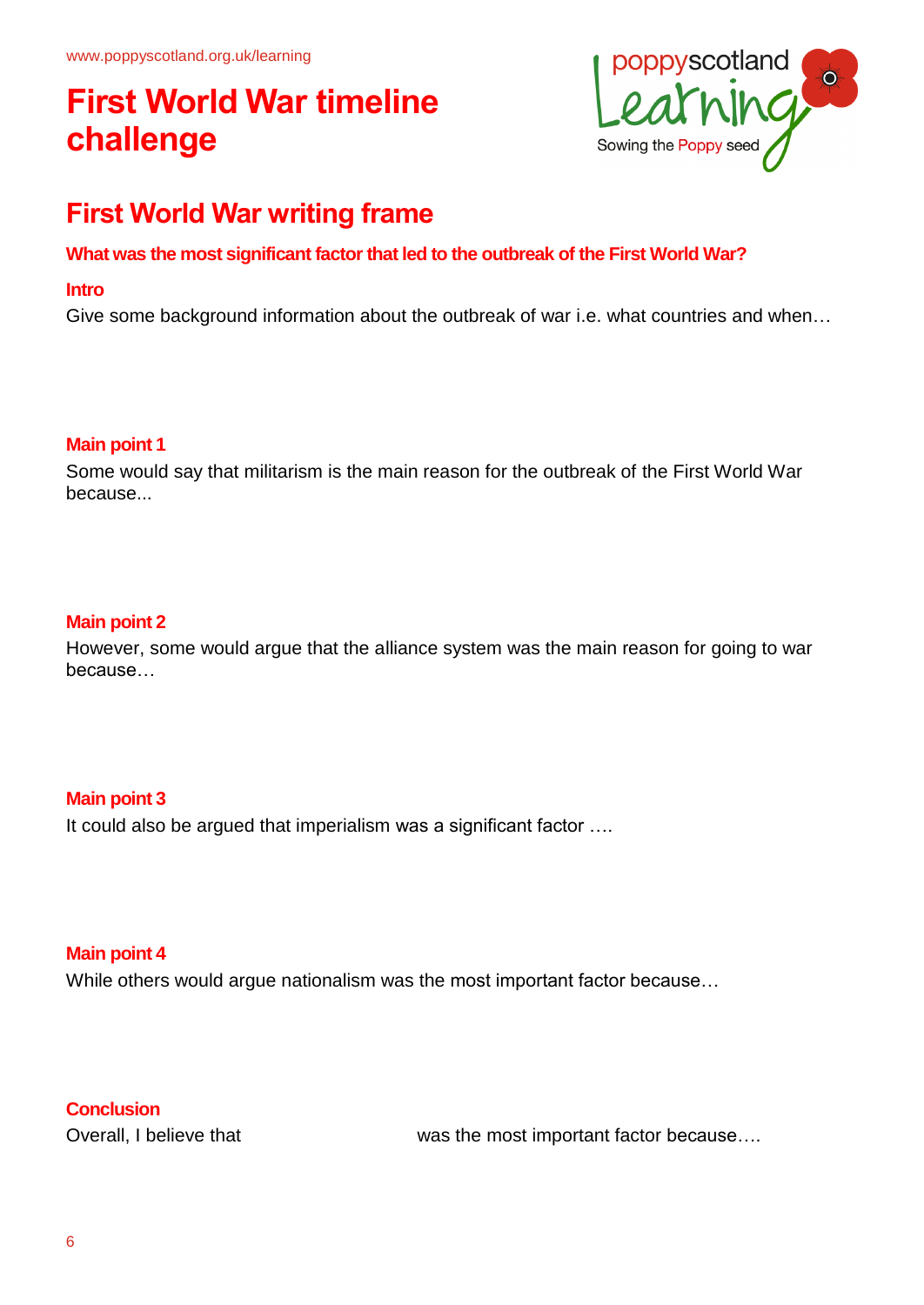

# **What progress have I made today?**

Becoming aware of change, sequence, effect and chronology. **SAL SOC**

| $2nd$ level<br>I can give reasons why the events leading up<br>to WW1 are of lasting importance.<br>Some of my reasons are | 3rd level<br>I can analyse the events leading up to WW1<br>and use these to explain how this has had an<br>impact on our society and other countries<br>around the world.<br>Some points are |
|----------------------------------------------------------------------------------------------------------------------------|----------------------------------------------------------------------------------------------------------------------------------------------------------------------------------------------|
| 4 <sup>th</sup> level<br>I can explain why values and moral attitudes<br>changed during and after WW1.<br>Some points are  |                                                                                                                                                                                              |